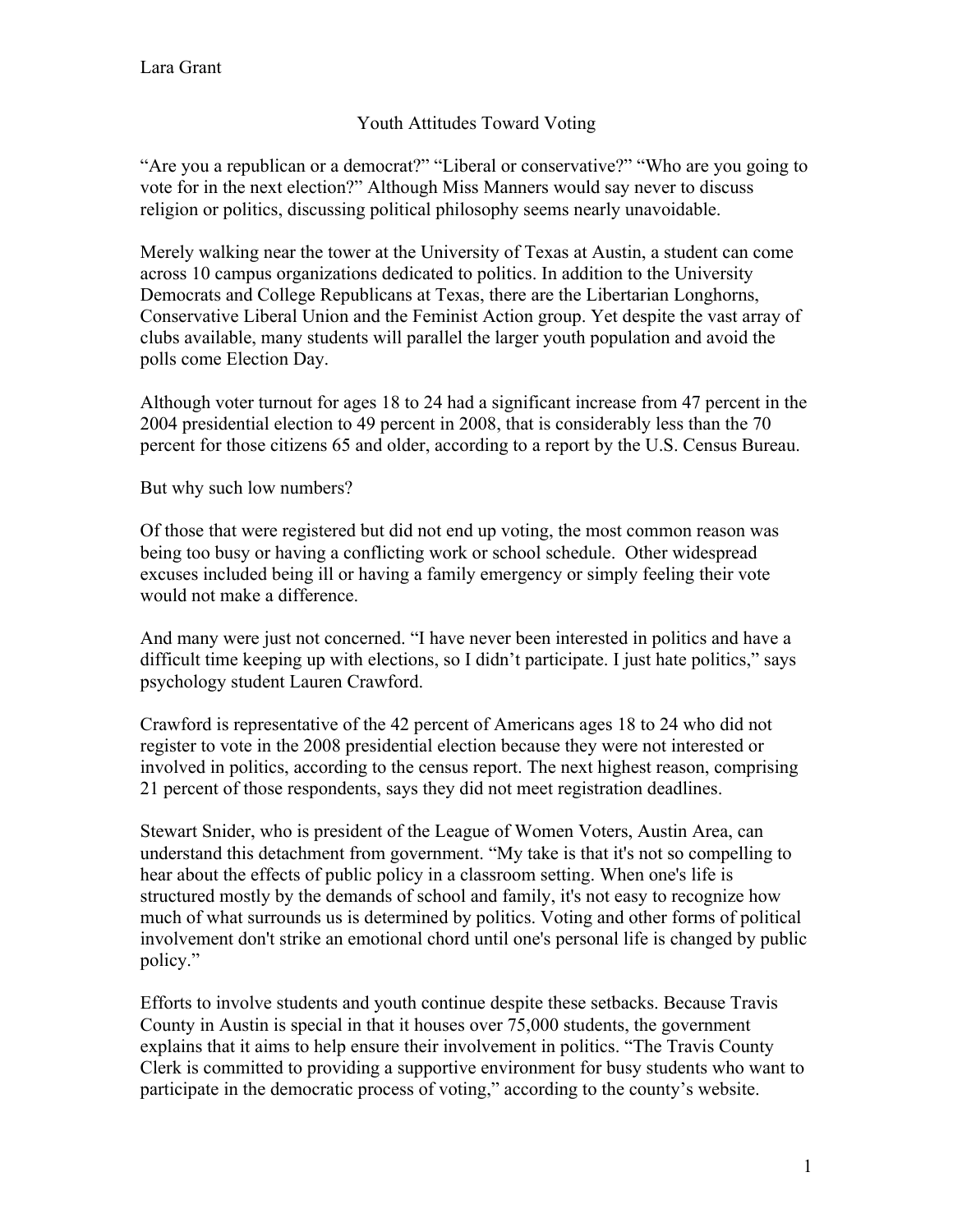They have their work cut out for them as only 33 percent of voters between the ages of 18 and 24 participate in Texas elections. On their website it states that Travis County is continuously working to develop new relationships and collaborate with student organizations to inform students about the process and ease of voting.

UT is not leaving these efforts solely to government officials. Prior to the 2008 presidential election and each year since, a rally called Hook the Vote occurs. Hook the Vote is a non-partisan coalition of UT political organizations, the Daily Texan, and Student Government to help raise awareness of elections and register as many students as possible.

One organization that participates in the rally is UT Votes, whose goal is to educate and register new voters through activities like debate watching parties and roundtable discussions. "We know we're doing a good job. In 2009, UT Votes, in coordination with Hook the Vote, helped to register almost 6,000 students in one day," says Ashlyn Gentry, graduate coordinator for UT Votes. They plan to surpass that number in the 2012 election rally.

But even those who are engaged in politics remain cynical of the political system.

"I don't think that the youth in general are involved enough in government due to the fact that the two-party status quo really makes politics very dull and at times corrupt," says Jose Nino, president of Libertarian Longhorns. "Voting is pointless in a monopolized two-party system, especially at the national level."

In his youth, Snider used to be like Nino in his pessimistic outlook toward the political arena. "In the post-Watergate era, I heard a phrase that resonated in my 22-year-old mind. It said, "Don't vote -- it only encourages them." This was soon after Gerald Ford issued a full pardon for Richard Nixon's unsavory actions while in office. I sat out the 1976 Presidential Election because I was so cynical, and that silly phrase made me feel justified and even superior for my ability to find fault in the system. Since then, I've obviously done a complete about-face on the importance of voting, but it took a political change that I saw as a threat (namely, Ronald Reagan's anti-environmental agenda) before I became politically active."

Although it may take a certain issue to spark political activism, many are still opting to stress the importance of participating in government and elections.

The Hook the Vote rally that will take place in March 2012 will consist of many politically engaged students trying to inform the student population of the significance of voting. In October 2010 dozens of volunteers drained their cell phone battery as they called registered students off of a contact list of 14,000 who had not voted, according to a Daily Texan article.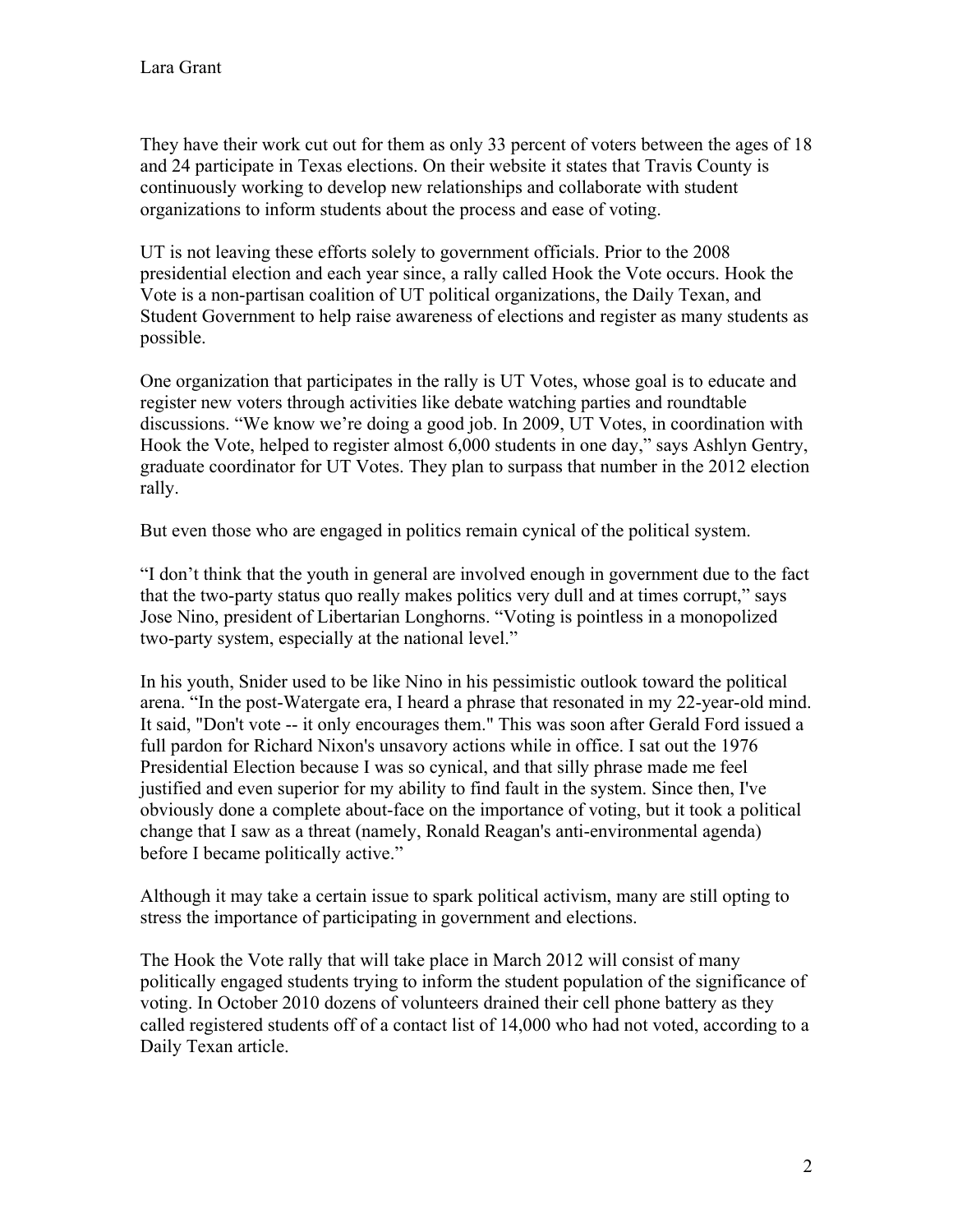Although political infiltration has increased as information is being received through newer media, Travis County has seen a decrease in election participation. In 1988, 73.5 percent of the voting age population took part in the presidential election. That number dropped to 66 percent for the 2008 election. However, this is still considerably larger than the mere 40 percent who voted in the 2010 gubernatorial election.

Yet Nino understands that elections like those are probably more consequential to citizens. "It's more important that the youth get involved at the local level and create political apparatuses that will supplant the current system by grassroots means. The youth have stronger leverage in local and state elections and can really create momentum when it comes to political change."

The nation's youth can be seen as having leverage in determining policy based purely on their size. Generation Y, commonly referred to as Millennials, are 45 million strong, according to the Young Democrats of America. They estimate that these citizens, who are ages 18 to 29, will make up one-third of the electorate in 2015.

So why should they vote?

At the forefront of current debates surrounding the 2012 presidential election is job creation and healthcare, matters that the youth will be immediately affected by. "Students and young people will be dealing with many of the issues being decided and debated currently. We deserve to have a seat at the table in that conversation," says Natalie Butler, UT Student Government president. "And the best way to do that is vote."

An organization whose mission is to educate the Millennials on current issues and the importance of them is the national non-profit Rock the Vote. Created in 1990, they aim to build political power for young people in America by registering voters and forcing candidates to listen and campaign to them. The group has seen success in their efforts that use popular culture to reach the voting population between 18 and 29. Pop icons like Madonna, Aerosmith and Queen Latifah have all been a part of Rock the Vote in some way. The organization has even used public service announcements as outreach, like one featuring Eddie Vedder of Pearl Jam that was broadcast on MTV, VH-1 and BET.

With 20 years of experience under their belt. Rock the Vote takes pride in that they have registered more young people to vote than any other organization or campaign. It is because of this that they feel confident in explaining how to mobilize the youth vote.

They argue that conducting voter registrations, keeping young voters on call and walk lists, and talking about issues in ways that are relevant to young adults will create the most success.

It thus appears that education is key. "When we learn about issues, we impact people in ways we may never know," says Snider.